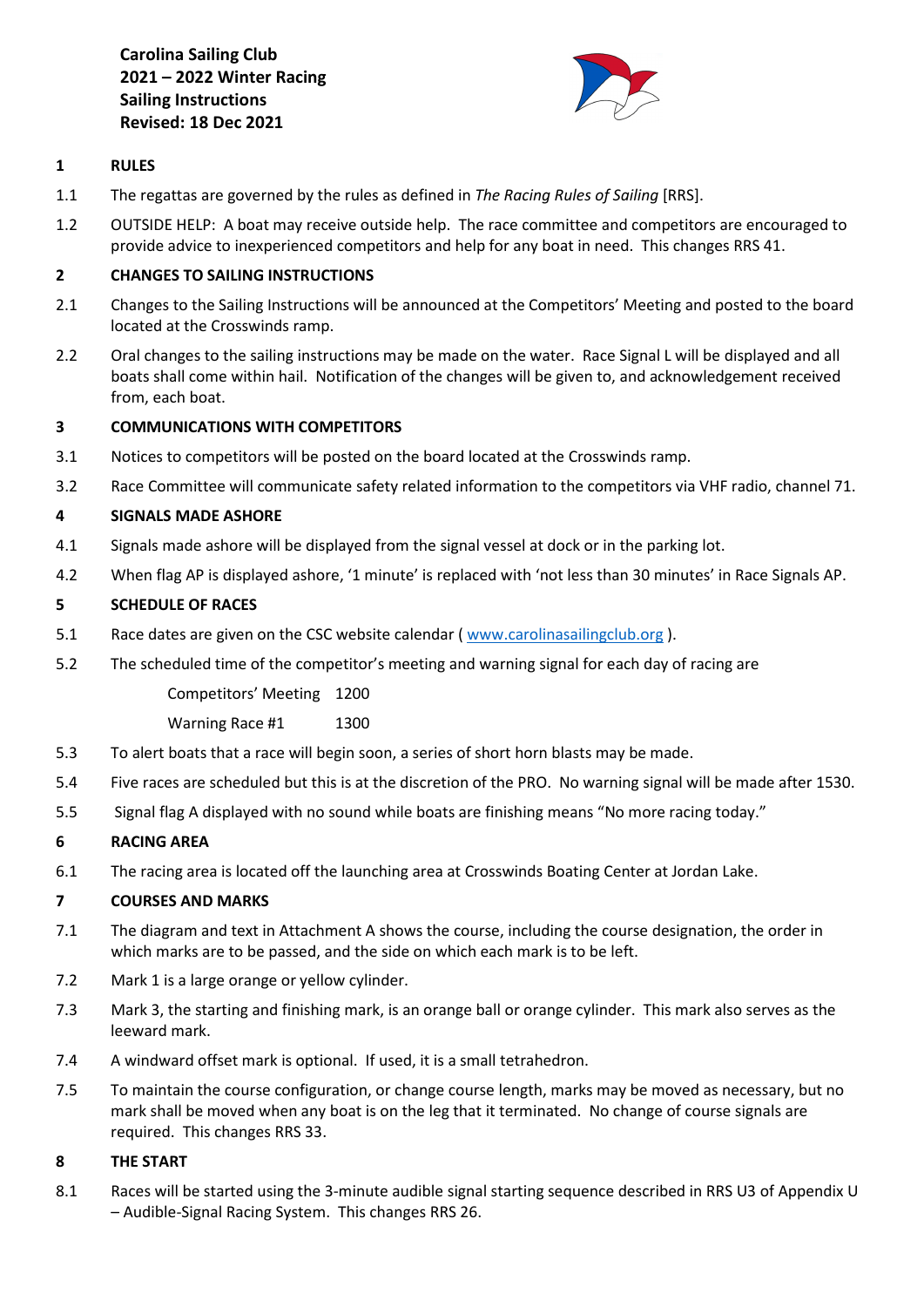8.2 Class flags may be displayed from the signal vessel to designate starts. Numeral pennant "one" will be used for the open fleet. Other flags used in the event of multiple starts will be announced at the competitor's meeting. Class flags, if used, are not part of the starting sequence.



8.3 The starting line is between a staff displaying an orange flag on the signal vessel at the starboard end and the course side of the port-end starting mark.

### **9 THE FINISH**

9.1 The finish line is between a staff displaying a blue flag on the signal vessel at the port end and the course side of the starboard-end finishing mark.

#### **10 PENALTY SYSTEM**

10.1 RRS 44.1 is changed so that the Two-Turns Penalty is replaced by the One-Turn Penalty.

#### **11 TIME LIMITS**

- 11.1 The time limit for the first boat in a race to sail the course and finish is 45 minutes.
- 11.2 Race committee may finish in place boats who are still racing but not yet finished, provided their finish position can be determined in a reasonable manner. This changes RRS 35 and A4.

#### **12 HEARING REQUESTS**

12.1 Protest hearings will be held in accordance with the RRS Part 5.

#### **13 SAFETY**

- 13.1 Prior to the first warning signal of each day, each boat shall sail by the stern of the Race Committee signal boat and hail her sail number until acknowledged by the Race Committee repeating the boat's sail number.
- 13.2 Winter racing carries additional safety concerns due to colder water. It is up to the discretion of the PRO to hold races based upon winter racing recommendations described on the CSC website: [Winter Sailing -](https://www.carolinasailingclub.org/winter-sailing.html) [Carolina Sailing Club](https://www.carolinasailingclub.org/winter-sailing.html)
- 13.3 A boat that retires from a race shall notify the race committee at the first reasonable opportunity.
- 13.4 Personal flotation devices are required to be worn by all competitors.
- 13.5 Competitors under the age of 18 must wear a wetsuit or dry suit.

#### **14 TRASH DISPOSAL**

14.1 Trash may be placed in trash receptacles on shore.

#### **15 RISK STATEMENT**

15.1 RRS 3 states: 'The responsibility for a boat's decision to participate in a race or to continue to race is hers alone.' By participating in this event each competitor agrees and acknowledges that sailing is a potentially dangerous activity with inherent risks. These risks include strong winds and rough seas, sudden changes in weather, failure of equipment, boat handling errors, poor seamanship by other boats, loss of balance on an unstable platform and fatigue resulting in increased risk of injury. **Inherent in the sport of sailing is the risk of permanent, catastrophic injury or death by drowning, trauma, hypothermia or other causes.** These risks also now include Covid-19.